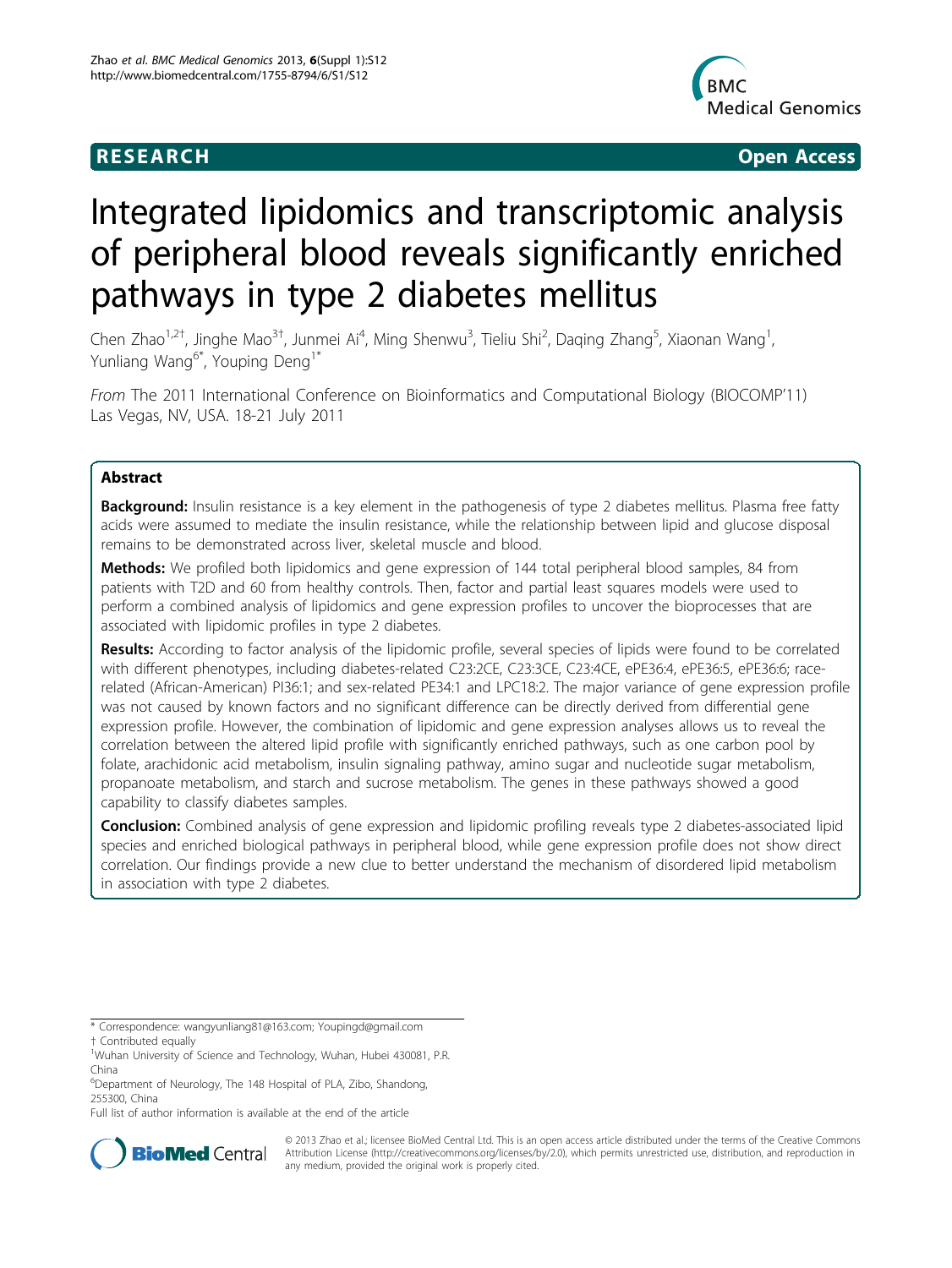#### Background

Skeletal muscle and hepatic insulin resistance are key elements in the pathogenesis of type 2 diabetes mellitus (T2D) [[1\]](#page-4-0). However, T2D is caused by not only insulin resistance [\[2\]](#page-4-0), but also a heterogeneous cluster of conditions rather than a uniform entity [[3](#page-4-0)]. Due to both environment and heredity heterogeneity, gene expression profiling is limited in exploring molecular mechanism of type 2 diabetes [\[4,5](#page-4-0)].

As a comprehensive indicator, plasma free fatty acids were assumed to mediate the insulin resistance. Lipid profiling has already been applied in type 2 diabetes studies [[6,7\]](#page-4-0), such as free fatty acids built linkage between the resistance and obesity [\[8\]](#page-4-0). However, the relationship between lipid and glucose disposal remains to be demonstrated across liver, skeletal muscle, and blood [[9,10](#page-4-0)]. Here, we have integrated lipidomic analysis with gene expression profiling to discover the relationship between versatile lipid species and bioprocesses that are associated with type 2 diabetes. Using our model analysis, the statistically significant biological pathways were retrieved, and the findings provide a new strategy to link blood lipid species and illuminate the mechanism of insulin resistance associated with lipid and gene expression in blood.

#### Results

### Study subjects

This study comprised a balanced distribution of the studied subjects in gender and race: among 60 controls, 28 were African American (AA) including 14 females and 14 males; 32 were Caucasian (CAU) including 14 females and 18 males. Among 84 patients with T2D, 44 were AA including 22 females and 22 males; 40 were CAU including 23 females and 17 males. As compared to AA, CAU had a significantly higher level of blood triglycerides (TG) in both the controls (106  $\pm$  54.3 mg/dl in AA vs.  $153 \pm 77.8$  mg/dl in CAU, p = 0.0009), and the patients

|                           | <b>Normal controls</b><br>$(n = 60)$ | <b>Diabetic</b><br>$(n = 84)$ |
|---------------------------|--------------------------------------|-------------------------------|
| Age, yr (mean $\pm$ SD)   | $58.5 \pm 16.1$                      | $63 \pm 13$                   |
| Sex (female/male)         | 28/32                                | 45/39                         |
| Race                      | 32 Caucasian                         | 40 Caucasian                  |
|                           | 28 African American                  | 44 African American           |
| Body Mass index (kg/m)    | $30.1 \pm 7.3$                       | $34.2 + 8.4**$                |
| Triacylglycerol (mg/dl)   | $134 \pm 76.9$                       | $186 \pm 113.8$ **            |
| HDL cholesterol (mg/dl)   | $56.6 \pm 17.5$                      | 49.1 $\pm$ 15.4**             |
| LDL cholesterol (mg/dl)   | $112 \pm 44.8$                       | $109.8 \pm 36.5$              |
| Total cholesterol (mg/dl) | $197 \pm 44.8$                       | $195 \pm 46.8$                |
| Glucose (mg/dl)           | $88.8 \pm 10.8$                      | $142.7 \pm 56.8***$           |

Data are mean  $\pm$  SD. Statistical analyses were performed using the Student's t-Test.  $**p < 0.05$  \*\*\*p < 0.001, values are based on differences from controls. (157 ± 128 mg/dl in AA vs. 207 ± 98.3 mg/dl in CAU,  $p = 0.037$ ). There were no significant differences in other studied clinical parameters between two races (data for racial differences were not shown). As compared to all controls (mixed), patient's group was 4.5 years older, had significantly higher body mass index (BMI), blood TG and fasting glucose, and lower high density apolipoprotein (HDL). There were no differences in low density apolipoproteins (LDL) and total cholesterols (Table 1) between controls and T2D patients.

#### Plasma lipid profile reveals phenotype factors

Plasma lipid profile is associated with various types of diseases or phenotypes. In order to illustrate the relationship between lipid species and gene expression level of peripheral blood, we performed unsupervised exploratory factor analysis and found significant linkages between lipid profile and phenotypes, including race, sex, and diabetes at the significant levels 1.87e-6, 9.28e-4, and 3.17e-3 by Wilcoxon Rank Sum Test, respectively. As shown in Figure [1](#page-2-0), three types of CE species (C23:2CE, C23:3CE, C23:4CE) were found to be positively correlated with diabetes, while three types of ePE were shown to be negatively correlated. For sex, more than five and six lipid species were found to be correlated: PE40:5, PE36.4, and PE34.1 tend to be higher in female samples, while LPC18:2 and LCP18:1 were a little higher in male samples. For race, two types of SM (SM22:1 and SM22:0) were a little higher in black, while PE (PE34:2, PE36:3) and PI (PI36:1, PI38:3) were higher in white samples.

#### Phenotype factors have lesser effect on gene expression profile

Unlike the lipid profile, the gene expression profile does not show direct correlation with phenotype indicators, according to both a hierarchical clustering (Figure [2\)](#page-2-0) and principal component analysis (PCA). As shown in the clustering, all of the data can be divided in to four main classes, but none of the factors (sex, diabetes, age, and race) were significantly correlated with main classes. However, race and sex were shown to be non-randomly distributed in the dendrogram, which implies underlying correlation with gene expression profile (GEP). Moreover, significant correlation was identified between GEP and phenotype factors based on PCA scores in the correlation test. GEP was correlated with race, and many genes may be differentially expressed between black and white samples. Race was the factor most known to be GEP-correlated, and tested as correlated with the third component (p = 7.20e-4, Kruskal test), which contains 5.8% variances. Diabetes was then tested to be correlated with the fifth component ( $p = 8.67e-3$ , Kruskal test), which contains 4.7% variances, and sex with the tenth component ( $p =$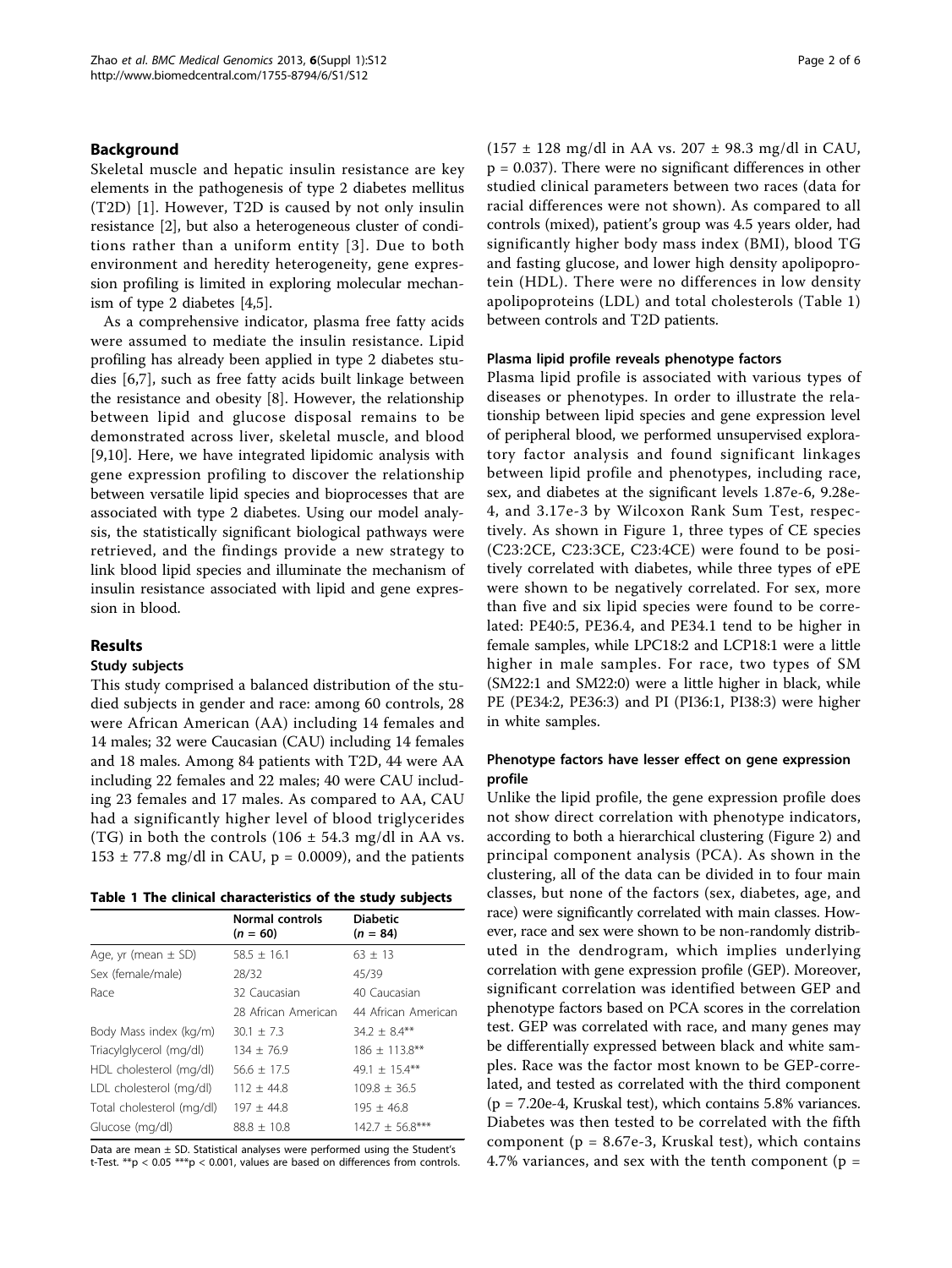<span id="page-2-0"></span>

2.02e-2, Kruskal test) containing 2.1% variances. There is almost 87.4% variance or unknown information in GEP. Direct differential expression genes were difficult to understanding in terms of biological meanings, which enriched in seemingly unrelated pathways (Table [2\)](#page-3-0) such as ECM-receptor interaction and Riboflavin metabolism.

## Significant biological pathways link gene expression profile with lipid profile and diabetes

To overcome the limitation of the unknown variances in gene expression profile, and to recover the relationship

between gene expression profile and lipid profile, PLS regression model was adopted. A list of significant pathways from the gene expression profile was found to explain the lipid profiles, and also the lipid profile associated T2D (Table [3\)](#page-3-0). Six of the top ten pathways have direct linkage with diabetes, including one carbon pool by folate, arachidonic acid metabolism, insulin signaling pathway, amino sugar and nucleotide sugar metabolism, propanoate metabolism, and starch and sucrose metabolism. None of them can be retrieved from a differential expression gene selection.

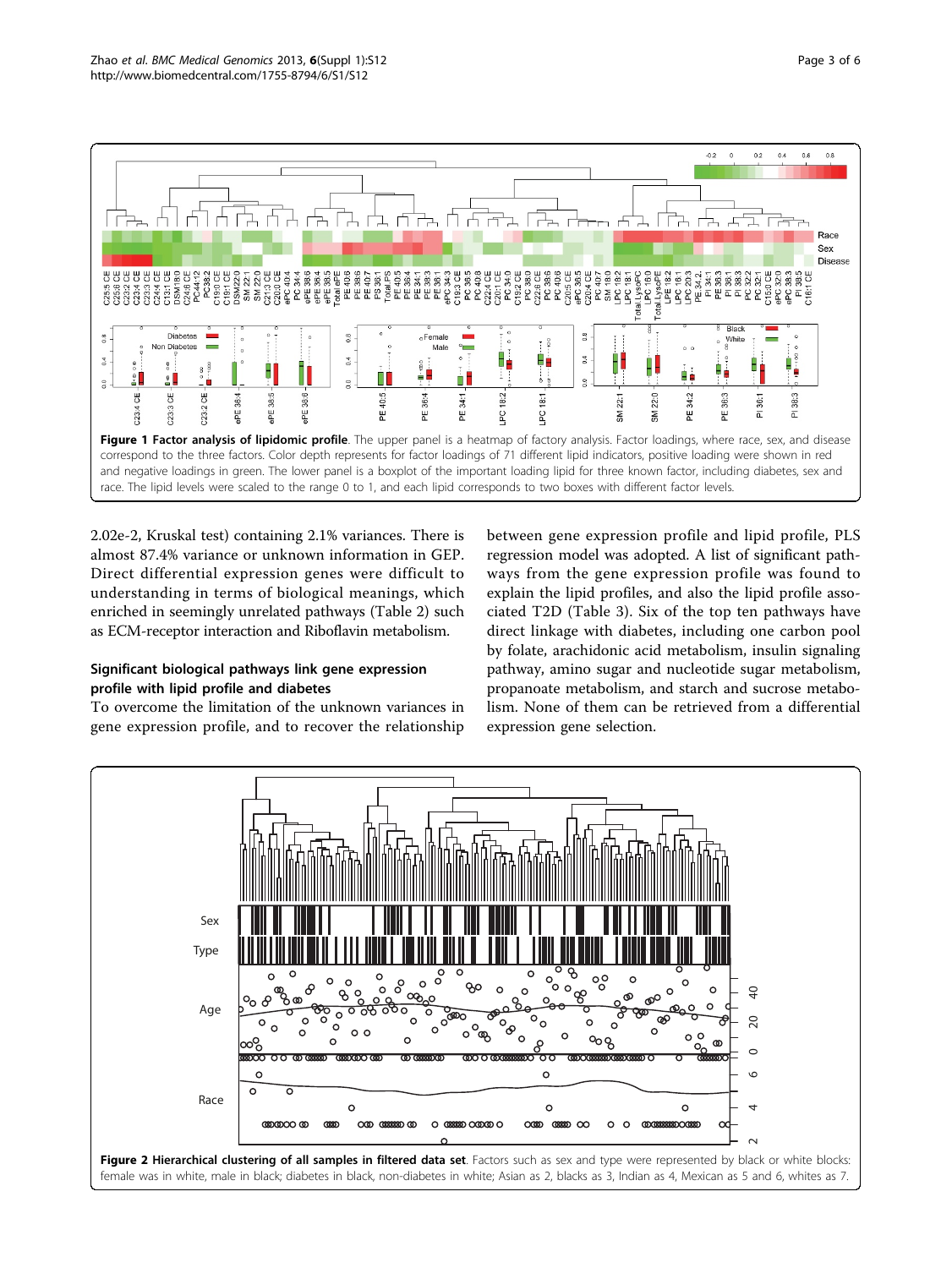| KEGGID | P-value       | Odds ratio | ExpCount | Count | Size | Term                     |
|--------|---------------|------------|----------|-------|------|--------------------------|
| 4510   | $2.95F - 0.5$ | 5.284093   | 2.478357 |       | 200  | Focal adhesion           |
| 4512   | 7.66F-05      | 7.804973   | 1.053302 |       | 85   | ECM-receptor interaction |
| 740    | $2.81F - 04$  | 31.125     | 0.13631  |       |      | Riboflavin metabolism    |
| 5146   | $9.78F - 03$  | 4.162056   | 313529   |       | 106  | Amoebiasis               |

<span id="page-3-0"></span>Table 2 Enriched pathways of differentially expressed genes.

P-value is the significant level of KEGG pathway enrichment based on fisher exact test [[16\]](#page-4-0). Odds Ratio and ExpCount are the corresponding Odds Ratio and expect observed number. Count is the number of differentially expressed genes in corresponding pathway, and size is the total gene number.

#### **Discussion**

Gene expression profiling was generally adopted for diabetes in the levels of cell lines and drug response [\[11,12](#page-4-0)]. Considering the environment and heredity heterogeneity, the homogeneity is not easy to conclude from a snapshot of the transcriptome for a wide cohort. Thus, we take lipid as an assistant to guide the exploration of gene-level mechanism of insulin resistance associated with lipid and gene expression in blood.

As expected, a major finding in our study is that very limited variance of transcriptome can be illustrated by the known phenotype factors. However, lipid profile shows an unexpected capacity on revealing the considered phenotype factors. By a lipid-guided exploration, a set of significant biological pathways and suspected genes were identified to be insulin resistance-associated, including one carbon pool by folate, arachidonic acid metabolism, and insulin signaling pathway, which cannot be directly found by gene expression profile. Our findings may prompt the understanding of the lipid associated gene-level mechanism of insulin resistance of type 2 diabetes mellitus in blood.

## Materials and methods

#### Subjects and clinical laboratory data

The study was approved by the Institutional Review Board of Tougaloo College. All subjects provided written informed consent for this study. T2D was diagnosed based on American Diabetes Association (ADA) [[5\]](#page-4-0) and

|  |  |  |  | Table 3 Enriched pathways of differentially expressed genes |  |  |
|--|--|--|--|-------------------------------------------------------------|--|--|
|--|--|--|--|-------------------------------------------------------------|--|--|

characteristic symptoms of diabetes, a higher BMI, and a fasting plasma glucose > 126 mg dl<sup>-1</sup> or a 2 h plasma glucose during an oral glucose tolerance test of > 200 mg dl<sup>-1</sup>. A total of 144 blood samples from healthy controls ( $n = 60$ , 32 Caucasians and 28 African Americans), and T2D ( $n = 84$ , 40 Caucasians and 44 African Americans) were collected. All subjects were evaluated by age, sex, race, body mass index (BMI), triacylglycerol (TG), high-density lipoprotein (HDL), low-density lipoprotein (LDL), total cholesterol (TC), and glucose levels.

#### Microarray experiments

Total RNA from 8-10 mls peripheral blood WBCs was obtained using LeukoLock™ Total RNA system (Ambion Inc, Austin, TX) according to the manufacturer's instructions. The quantity and quality of the isolated RNA were evaluated by Nanodrop spectrophotometry and Agilent 2100 Bioanalyzer (Agilent Technologies, Santa Clara, CA). Gene expression profiling was peerformed using Agilent Whole Human Genome1 (4 X44K) Oligo arrays with ~20,000 genes represented (Agilent Technologies, Palo Alto, CA). Each sample was hybridized with a human universal RNA control (Stratagene, La Jolla, CA). 500 ng of total RNA was amplified and labeled using the Agilent Low RNA Input Fluorescent Linear Amplification Kit, according to manufacturer's protocol. For each two color array, 850 ng of each Cy5- (universal control) and Cy3-labeled (sample) cRNA were mixed and fragmented using the Agilent In Situ Hybridization Kit

| Rank KEGG Path ID       | KEGG pathway name                           | Top 5 loadings gene                         |
|-------------------------|---------------------------------------------|---------------------------------------------|
| path:hsa00670           | One carbon pool by folate                   | "MTHFD2L" "ALDH1L1" "MTFMT" "ALDH1L2" "MTR" |
| 2 path:hsa00590         | Arachidonic acid metabolism                 | "PTGS2""GPX7" "PI B1" "CYP4A11""GPX2"       |
| <b>3</b> path:hsa04910  | Insulin signaling pathway                   | "FI OT2" "PRKAB2""MAPK8" "PPP1R3B" "PIK3CB" |
| 4 path:hsa05110         | Vibrio cholerae infection                   | "TJP2" "ATP6V1C1" "ADCY9""ARF1" "ATP6V1H"   |
| <b>5</b> path:hsa04020  | Calcium signaling pathway                   | "HTR4" "TRPC1""ADCY8""CHRM5""GRIN2A"        |
| 6 path:hsa00520         | Amino sugar and nucleotide sugar metabolism | "CHI3I 1" "HK2""NPI ""HEXA" "UAP1I 1"       |
| $7$ path:hsa04062       | Chemokine signaling pathway                 | "CXCL5""CXCL10" "PF4V1""CCL8" "CXCL11"      |
| 8 path:hsa00640         | Propanoate metabolism                       | "MI YCD" "AI DH2" "ACSS1" "PCCB""AI DH3A2"  |
| 9 path:hsa00500         | Starch and sucrose metabolism               | "UGT2B17" "UGT2B15" "MGAM""HK1" "AMY2B"     |
| <b>10</b> path:hsa00240 | Pyrimidine metabolism                       | "DPYD""ENTPD1""TXNRD1""TK2" "TYMP"          |

Top Ten Enriched Pathways of most Factor Loading Genes. KEGG Path ID represents for KEGG pathway ID[ [19](#page-4-0)], which is ranked by pvalues of enrichment analysis. Pathways in gray lines have at least one bold marked gene, which is selected as a feature in gene based classifier. And the pathways in gray lines are the pathways that directly linked with diabetes r by the marked genes.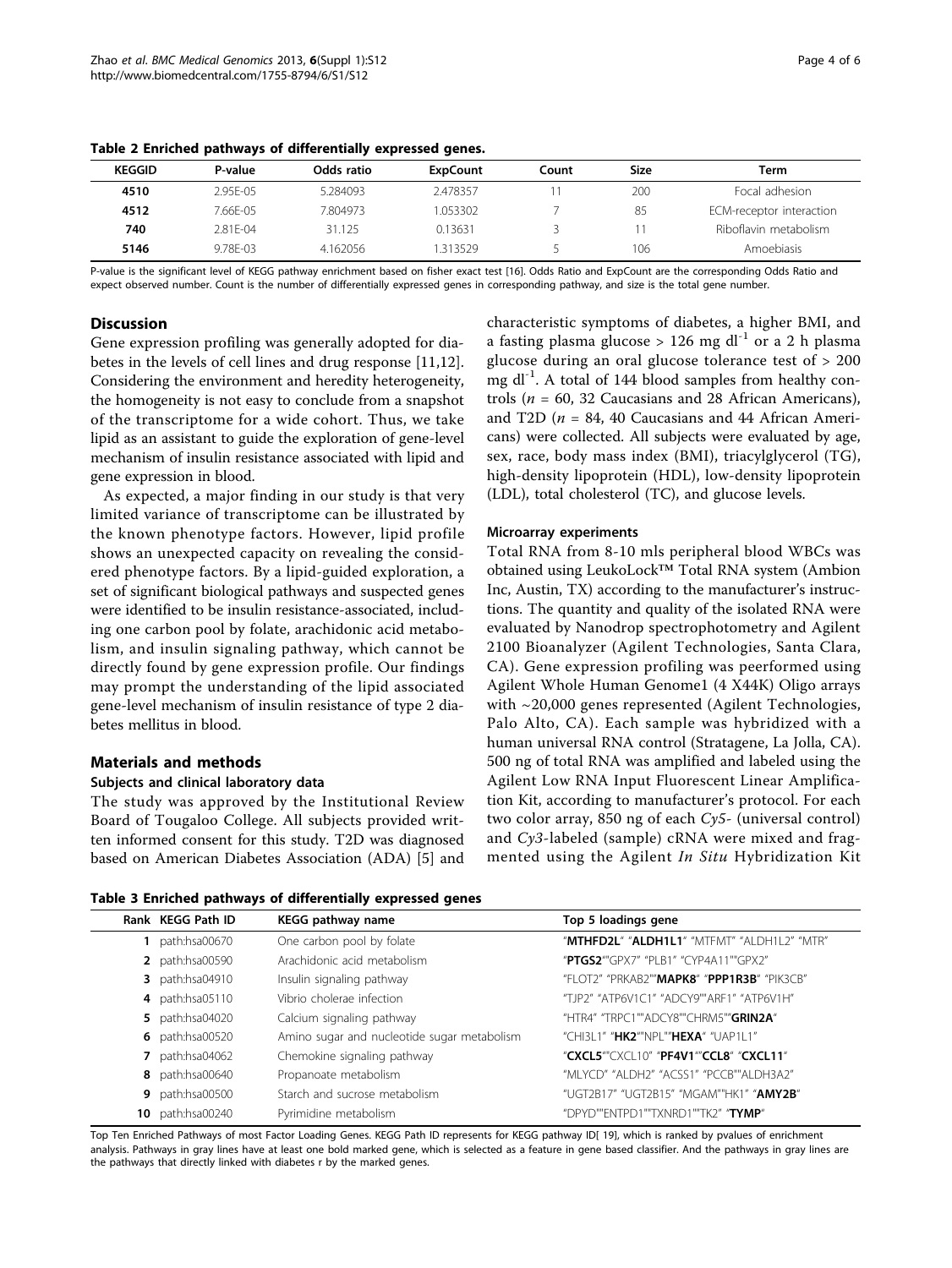<span id="page-4-0"></span>protocol. Hybridizations were performed for 17 hours in a rotating hybridization oven according to the Agilent 60-mer oligo microarray processing protocol prior to washing and scanning with an Agilent Scanner (G2565AA, Agilent Technologies, Wilmington, DE). Arrays were processed and background corrected with default settings for all parameters with the Agilent Feature Extraction software (v.9.5.3.1).

#### Microarray data analysis

Microarray data analyses were processed with GeneSpring version 7.0 and 10.0. The sample quality control was based on the Pearson correlation of a sample with other samples in the whole experiment. If the average Pearson correlation with other samples was less than 80%, the sample was excluded for further analysis. More detailed analysis was done similar to previous description [13].

#### ESI-MS/MS lipid profiling

The same subjects that used for microarray experiments were also used for lipid profiling. Plasma was directly used for the lipid profiling, which was conducted as described previously [14].

#### Statistical analyses

To evaluate the correlation between various type of data and phenotypes, two-side Kruskal's test were performed in R [15]. Pathway analysis of the expression data was performed by Fisher exact test with GOstats [16] package. Factor analyses of lipid profile were also preformed in R, where varimax rotation was used to seek a basis that most economically represents each individual. Feature selection and cSVM classifier were implement with CMA [17]. PLS regression model were built [18] with leave-one-out crossvalidation.

#### Authors' contributions

YD initiated and oversaw the project. YD and MJ designed the study. MJ and MS conducted the experiments. YD. JA, ST, DZ and ZC performed the data analysis. YD and ZC drafted the manuscript. YD, ZC, DZ, XW and TS contributed to result interpretation and manuscript preparation.

#### Competing interests

The authors declare that they have no competing interests.

#### Acknowledgements

We thank Yan Li for carefully reading the manuscript. This study was supported by NIH/NCMHD/RIMI, P20MD002725.

This article has been published as part of BMC Medical Genomics Volume 6 Supplement 1, 2013: Proceedings of the 2011 International Conference on Bioinformatics and Computational Biology (BIOCOMP'11). The full contents of the supplement are available online at [http://www.biomedcentral.com/](http://www.biomedcentral.com/bmcmedgenomics/supplements/6/S1) [bmcmedgenomics/supplements/6/S1.](http://www.biomedcentral.com/bmcmedgenomics/supplements/6/S1) Publication of this supplement has been supported by the International Society of Intelligent Biological Medicine.

#### Author details

<sup>1</sup>Wuhan University of Science and Technology, Wuhan, Hubei 430081, P.R. China. <sup>2</sup>Center for Bioinformatics and Computational Biology, Shanghai Key Laboratory of Regulatory Biology, the Institute of Biomedical Sciences and School of Life Science, East China Normal University, Shanghai 200241, China. <sup>3</sup>Department of Biology, Tougaloo College, Tougaloo, MS 39174, USA.<br><sup>4</sup>Department of Internal Medicine, Bush University Cancer Center, Bush. <sup>4</sup>Department of Internal Medicine, Rush University Cancer Center, Rush University Medical Center, Chicago, IL 60612, USA. <sup>5</sup>Center for Systems Biology, School of Mathematical Sciences, Soochow University, Suzhou, Jiangsu 215006, China. <sup>6</sup>Department of Neurology, The 148 Hospital of PLA, Zibo, Shandong, 255300, China.

#### Published: 23 January 2013

#### References

- 1. Porte D Jr: [Banting lecture 1990. Beta-cells in type II diabetes mellitus.](http://www.ncbi.nlm.nih.gov/pubmed/1991568?dopt=Abstract) Diabetes 1991, 40(2):166-180.
- Bergman RN: [Lilly lecture 1989. Toward physiological understanding of](http://www.ncbi.nlm.nih.gov/pubmed/2684710?dopt=Abstract) [glucose tolerance. Minimal-model approach.](http://www.ncbi.nlm.nih.gov/pubmed/2684710?dopt=Abstract) Diabetes 1989, 38(12):1512-1527.
- 3. Savage DB, Petersen KF, Shulman GI: [Disordered lipid metabolism and the](http://www.ncbi.nlm.nih.gov/pubmed/17429039?dopt=Abstract) [pathogenesis of insulin resistance.](http://www.ncbi.nlm.nih.gov/pubmed/17429039?dopt=Abstract) Physiological reviews 2007, 87(2):507-520.
- 4. Frederiksen CM, Hojlund K, Hansen L, Oakeley EJ, Hemmings B, Abdallah BM, Brusgaard K, Beck-Nielsen H, Gaster M: [Transcriptional](http://www.ncbi.nlm.nih.gov/pubmed/18719883?dopt=Abstract) [profiling of myotubes from patients with type 2 diabetes: no evidence](http://www.ncbi.nlm.nih.gov/pubmed/18719883?dopt=Abstract) [for a primary defect in oxidative phosphorylation genes.](http://www.ncbi.nlm.nih.gov/pubmed/18719883?dopt=Abstract) Diabetologia 2008, 51(11):2068-2077.
- 5. Sakoda H, Ogihara T, Anai M, Funaki M, Inukai K, Katagiri H, Fukushima Y, Onishi Y, Ono H, Yazaki Y, et al: [No correlation of plasma cell 1](http://www.ncbi.nlm.nih.gov/pubmed/10389840?dopt=Abstract) [overexpression with insulin resistance in diabetic rats and 3T3-L1](http://www.ncbi.nlm.nih.gov/pubmed/10389840?dopt=Abstract) [adipocytes.](http://www.ncbi.nlm.nih.gov/pubmed/10389840?dopt=Abstract) Diabetes 1999, 48(7):1365-1371.
- 6. Shams ME, Al-Gayyar MM, Barakat EA: [Type 2 diabetes mellitus-induced](http://www.ncbi.nlm.nih.gov/pubmed/21886908?dopt=Abstract) [hyperglycemia in patients with NAFLD and normal LFTs: relationship to](http://www.ncbi.nlm.nih.gov/pubmed/21886908?dopt=Abstract) [lipid profile, oxidative stress and pro-inflammatory cytokines.](http://www.ncbi.nlm.nih.gov/pubmed/21886908?dopt=Abstract) Scientia pharmaceutica 2011, 79(3):623-634.
- 7. Kashyap S, Belfort R, Gastaldelli A, Pratipanawatr T, Berria R, Pratipanawatr W, Bajaj M, Mandarino L, DeFronzo R, Cusi K: [A sustained](http://www.ncbi.nlm.nih.gov/pubmed/14514628?dopt=Abstract) [increase in plasma free fatty acids impairs insulin secretion in](http://www.ncbi.nlm.nih.gov/pubmed/14514628?dopt=Abstract) [nondiabetic subjects genetically predisposed to develop type 2](http://www.ncbi.nlm.nih.gov/pubmed/14514628?dopt=Abstract) [diabetes.](http://www.ncbi.nlm.nih.gov/pubmed/14514628?dopt=Abstract) Diabetes 2003, 52(10):2461-2474.
- 8. Boden G, Shulman GI: [Free fatty acids in obesity and type 2 diabetes:](http://www.ncbi.nlm.nih.gov/pubmed/12028371?dopt=Abstract) [defining their role in the development of insulin resistance and beta-cell](http://www.ncbi.nlm.nih.gov/pubmed/12028371?dopt=Abstract) [dysfunction.](http://www.ncbi.nlm.nih.gov/pubmed/12028371?dopt=Abstract) European journal of clinical investigation 2002, 32(Suppl 3):14-23.
- 9. Bergman RN, Ader M: [Free fatty acids and pathogenesis of type 2](http://www.ncbi.nlm.nih.gov/pubmed/11042464?dopt=Abstract) [diabetes mellitus.](http://www.ncbi.nlm.nih.gov/pubmed/11042464?dopt=Abstract) Trends in endocrinology and metabolism: TEM 2000, 11(9):351-356.
- 10. Bays H, Mandarino L, DeFronzo RA: [Role of the adipocyte, free fatty acids,](http://www.ncbi.nlm.nih.gov/pubmed/14764748?dopt=Abstract) [and ectopic fat in pathogenesis of type 2 diabetes mellitus: peroxisomal](http://www.ncbi.nlm.nih.gov/pubmed/14764748?dopt=Abstract) [proliferator-activated receptor agonists provide a rational therapeutic](http://www.ncbi.nlm.nih.gov/pubmed/14764748?dopt=Abstract) [approach.](http://www.ncbi.nlm.nih.gov/pubmed/14764748?dopt=Abstract) The Journal of clinical endocrinology and metabolism 2004, 89(2):463-478.
- 11. Das UN, Rao AA: [Gene expression profile in obesity and type 2 diabetes](http://www.ncbi.nlm.nih.gov/pubmed/18078524?dopt=Abstract) [mellitus.](http://www.ncbi.nlm.nih.gov/pubmed/18078524?dopt=Abstract) Lipids in health and disease 2007, 6:35.
- 12. Sreekumar R, Halvatsiotis P, Schimke JC, Nair KS: [Gene expression profile in](http://www.ncbi.nlm.nih.gov/pubmed/12031981?dopt=Abstract) [skeletal muscle of type 2 diabetes and the effect of insulin treatment.](http://www.ncbi.nlm.nih.gov/pubmed/12031981?dopt=Abstract) Diabetes 2002, 51(6):1913-1920.
- 13. Zhou X, Mao J, Ai J, Deng Y, Roth MR, Pound C, Henegar J, Welti R, Bigler SA: [Identification of plasma lipid biomarkers for prostate cancer by](http://www.ncbi.nlm.nih.gov/pubmed/23152813?dopt=Abstract) [lipidomics and bioinformatics.](http://www.ncbi.nlm.nih.gov/pubmed/23152813?dopt=Abstract) PLoS One 2012, 7(11):e48889.
- 14. Deng Y, Meyer SA, Guan X, Escalon BL, Ai J, Wilbanks MS, Welti R, Garcia-Reyero N, Perkins EJ: [Analysis of common and specific mechanisms of](http://www.ncbi.nlm.nih.gov/pubmed/21346803?dopt=Abstract) [liver function affected by nitrotoluene compounds.](http://www.ncbi.nlm.nih.gov/pubmed/21346803?dopt=Abstract) PLoS One 2011, 6(2): e14662.
- 15. Team RDC: R: a language and environment for statistical computing. 2008.
- 16. Falcon S, Gentleman R: [Using GOstats to test gene lists for GO term](http://www.ncbi.nlm.nih.gov/pubmed/17098774?dopt=Abstract) [association.](http://www.ncbi.nlm.nih.gov/pubmed/17098774?dopt=Abstract) Bioinformatics 2007, 23(2):257-258.
- 17. Slawski M, Boulesteix AL, Bernau C: CMA: synthesis of microarray-based classification. 2009.
- 18. pls: Partial least squares and principal component regression. 2011.
- 19. Kanehisa M: [The KEGG database.](http://www.ncbi.nlm.nih.gov/pubmed/12539951?dopt=Abstract) Novartis Foundation symposium 2002, 247:91-101, discussion 101-103, 119-128, 244-152.